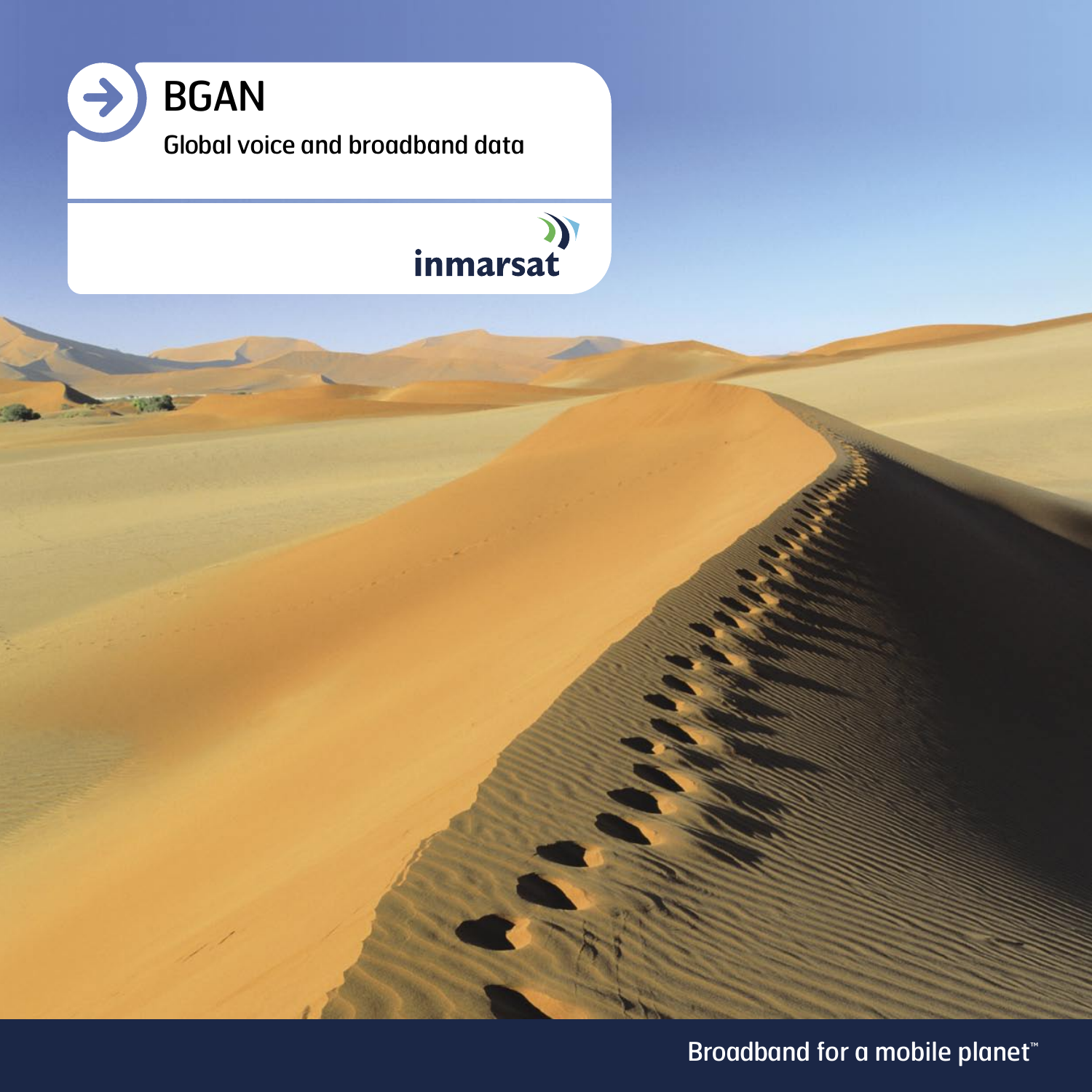# Broadband Global Area Network Redefining remote

 Inmarsat's Broadband Global Area Network service – BGAN – is the world's first mobile communications service to provide both voice and broadband data simultaneously through a single, truly portable device on a global basis. It is also the first to offer guaranteed data rates on demand.



In a standard office environment, broadband access is now taken for granted.

But for those whose jobs take them away to more remote locations, accessing the corporate network or the internet often means a return to slow dial-up connections, or worse still, no access at all.

With Inmarsat's BGAN service, you can set up a broadband mobile office in minutes – wherever you are on the planet.

Delivered via the most advanced commercial communications satellites ever launched, BGAN provides affordable, mobile broadband services at speeds up to half a megabit in a highly compact, easy to use form.

Journalists, military personnel, aid workers and other established users of mobile satellite communications welcome the superior performance and lighter load of BGAN.

But other users, such as engineers, consultants and project managers – anyone, in fact, who wants dependable, secure broadband access when working in locations with unreliable or no telecoms networks – can now reap the benefits of mobile satellite communications.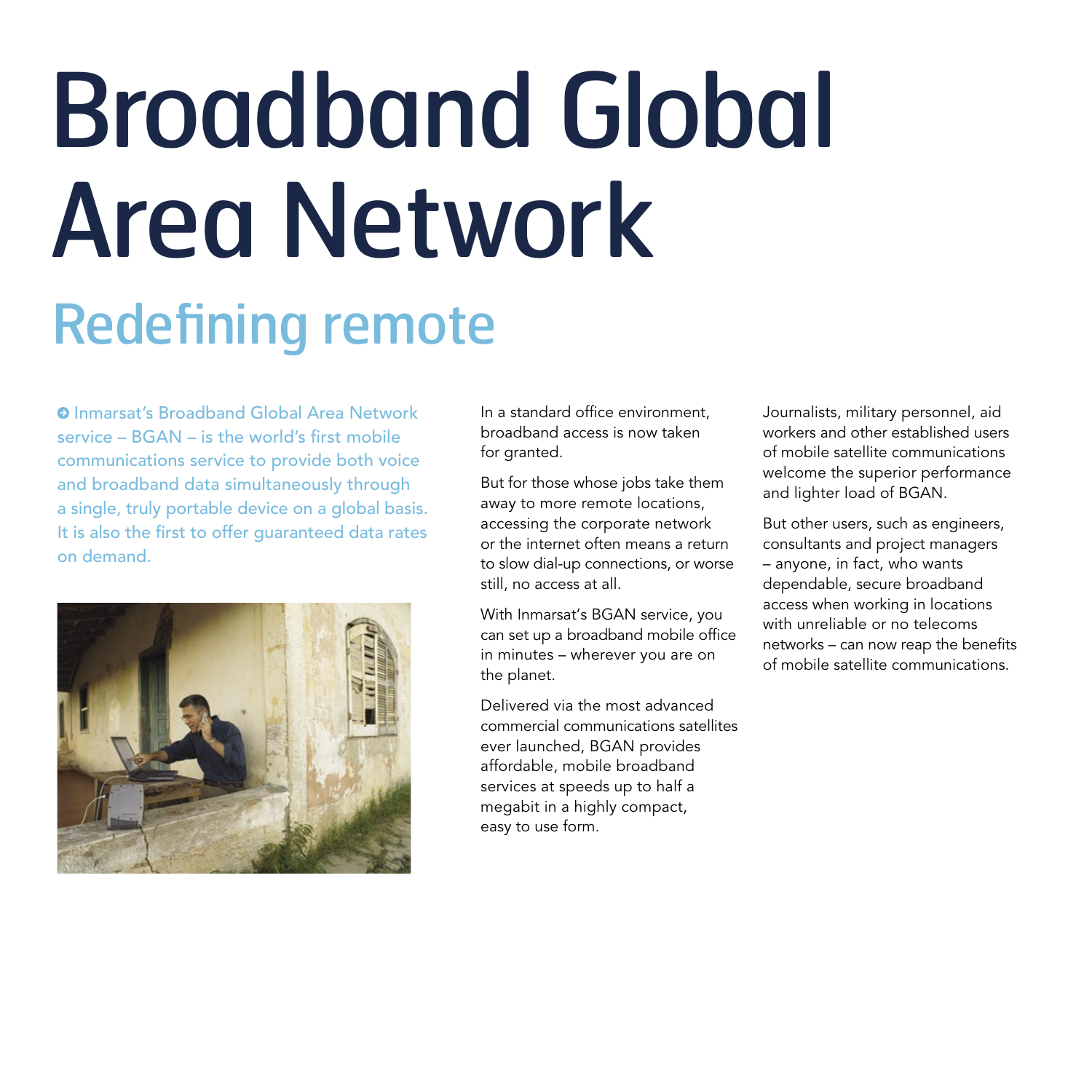### Remote connectivity

**BANKAN HOLLYW** 

Set up a broadband mobile office in minutes – wherever you are on the planet.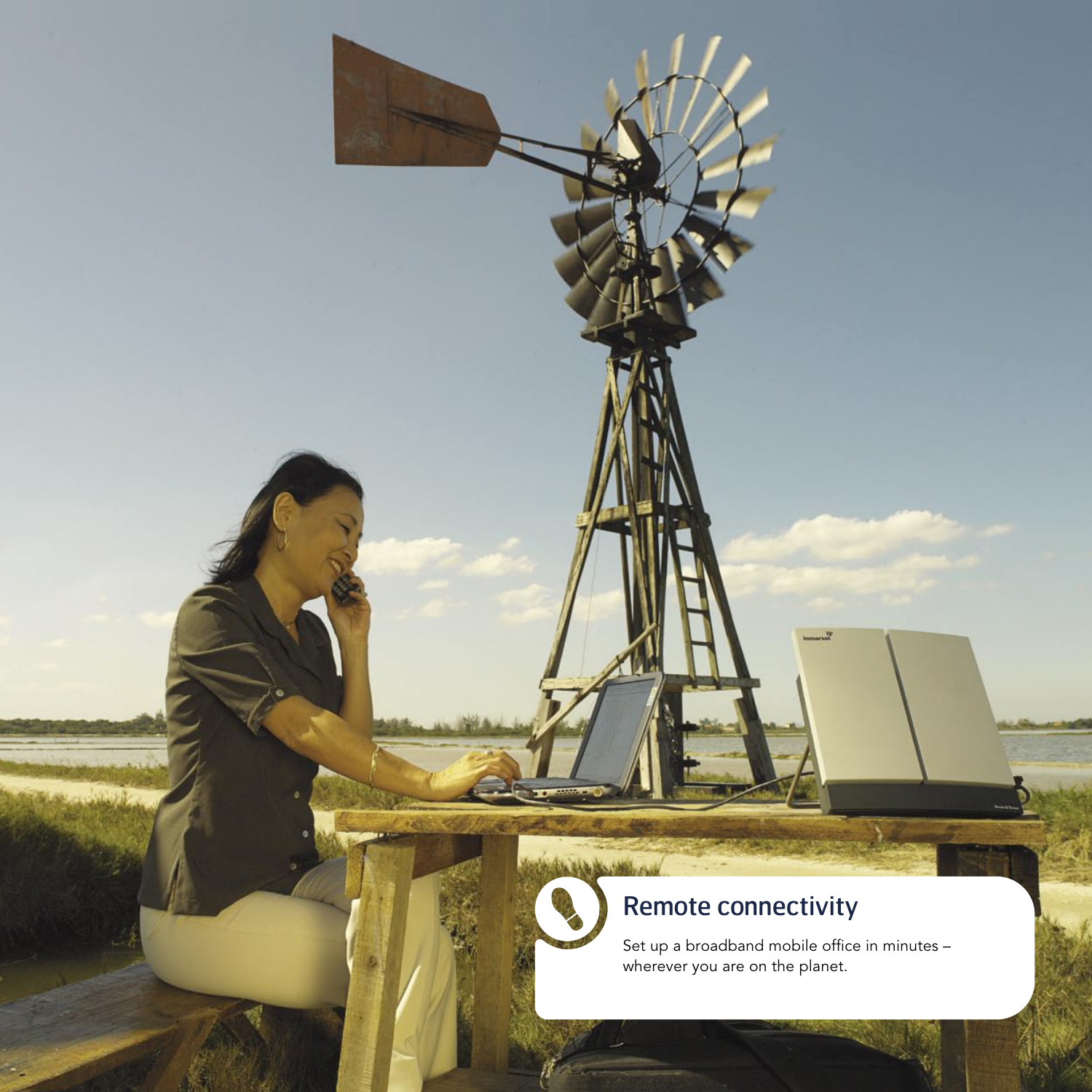## Enhancing productivity Delivering competitive advantage

#### Service coverage



The map depicts Inmarsat's expectations of coverage, but does not represent a guarantee<br>of service. The availability of service at the edge of coverage areas fluctuates depending<br>on various conditions. The launch date of t

#### Global coverage

BGAN delivers seamless network coverage across most of the world's land mass. Users are able to get broadband wherever they go – not just in major cities or at the airport. BGAN is accessible in Europe, Africa, the Middle East, Asia, North and South America.

#### Easy to use

BGAN is designed for simplicity and ease of use. No specialist technical expertise is required to set up and use it. It's easy to manage costs, because you can track service usage and charges in real-time. You can use the same device worldwide and the user interface is standard across all terminals. And there are never any compatibility issues with local telecoms networks, because you connect directly to the satellite.

#### Highly compact

BGAN terminals are compact and lightweight. Standard terminals can be carried as easily as a laptop, with the smallest weighing less than one kilogram. Vehicular systems are equally compact with a rackmounted terminal and a discreet tracking antenna.

#### Simultaneous voice and broadband data

With a single BGAN device, you can access data applications at speeds up to half a megabit and make a phone call at the same time. In a world-first for mobile services, you can also select guaranteed data rates on demand, with a choice of speeds to suit your application requirements. And to ensure bandwidth availability, network capacity can be re-directed to areas of heavy usage.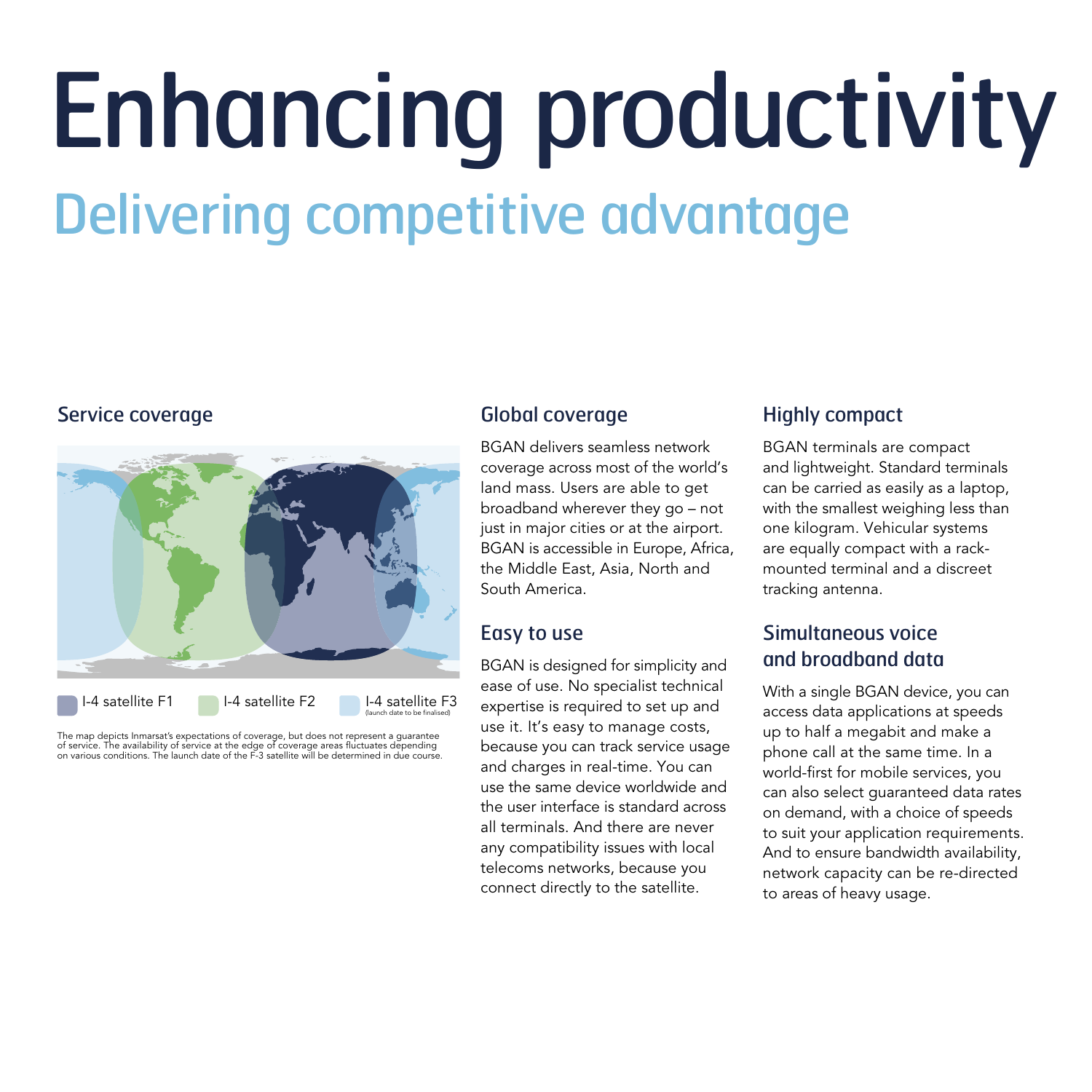#### Totally flexible

BGAN supports the latest IP services, as well as traditional circuit-switched voice and data. Integrating seamlessly with your corporate network, it supports legacy applications while providing a smooth upgrade path to IP. There are terminals for single users and small teams, which can be connected to a laptop via a wired or wireless connection. The user interface can also be customised according to your requirements.



#### Completely secure

Inmarsat has vast experience in providing secure communications to military and government customers. BGAN meets these exacting requirements and supports all major VPN products and encryption standards.

#### Trademark reliability

Inmarsat's name is synonymous with reliable communications. Through our responsibilities in providing maritime safety services, our network operations and control infrastructure incorporates a high level of back-up and redundancy. This enables us to provide an average network availability exceeding 99.99 per cent. The whole system is backed by 24/7 customer support from our partner organisations.

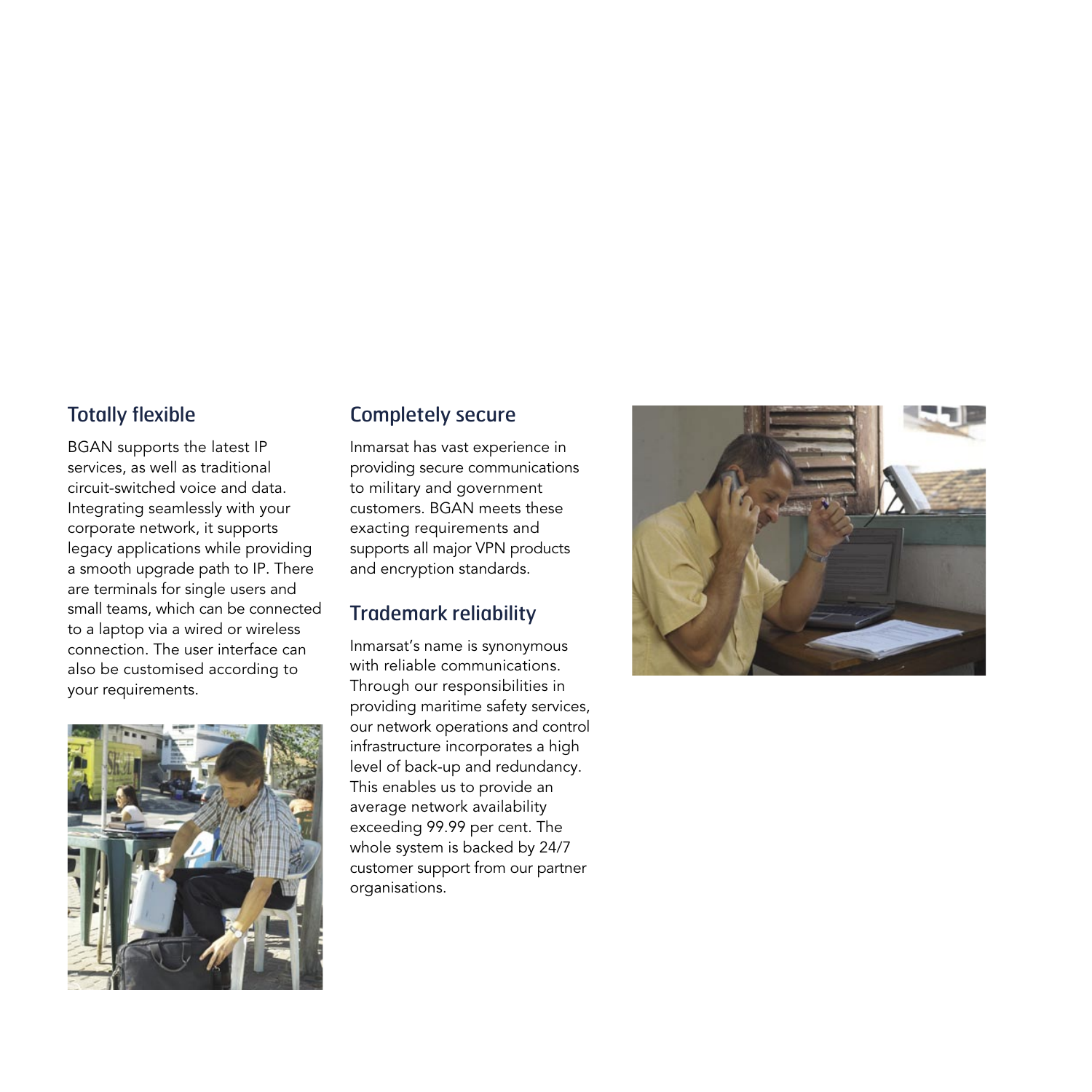# Enhanced connectivity The global broadband mobile office

#### Standard IP

For email, internet and intranet access via a secure VPN connection, at speeds up to 492kbps over a shared channel.

#### Streaming IP

Guaranteed data rates on demand up to 256kbps. Choose the data rate on a case by case basis, depending on your application. Also supports ISDN at 64kbps.

#### Phone

Make phone calls at the same time as accessing your data applications. Voicemail and other standard 3G mobile supplementary services are also available.

#### Text

Send and receive text messages via your laptop – up to 160 characters – to or from any mobile phone.

#### BGAN terminals

BGAN is accessible via a range of small, lightweight satellite terminals, which provide performance options to suit different operational needs.

Standard terminals are highly portable and can be used both indoors and outdoors, being robust enough to withstand challenging environments and extremes of temperature.

Vehicular systems comprise an interior, rack mountable terminal and discreet tracking antenna, which is mounted on the vehicle roof.

The smallest standard terminals are designed to suit single users, for whom portability is a key consideration. The larger standard terminals offer a WLAN capability and are particularly suitable for small teams that need to establish a temporary office for an extended period. They are also suitable for users requiring higher bandwidth to enable applications such as live broadcasting.

#### User interface

The service is accessed via BGAN LaunchPad, a software interface, which is standard across all BGAN terminals.

**O** Step-by-step instructions on pointing the terminal and setting up a satellite connection



- **O** Customise data connection options to match application requirements
- **O** Pre-configure user access settings eg. restrict access to Streaming IP services
- Online access to account and billing information
- **O** Personal and corporate versions
- Access to text messaging and telephony features
- <sup>O</sup> Supports Windows 2000, XP, MAC - OS 9.2, OS 10.1 and Linux Redhat 9